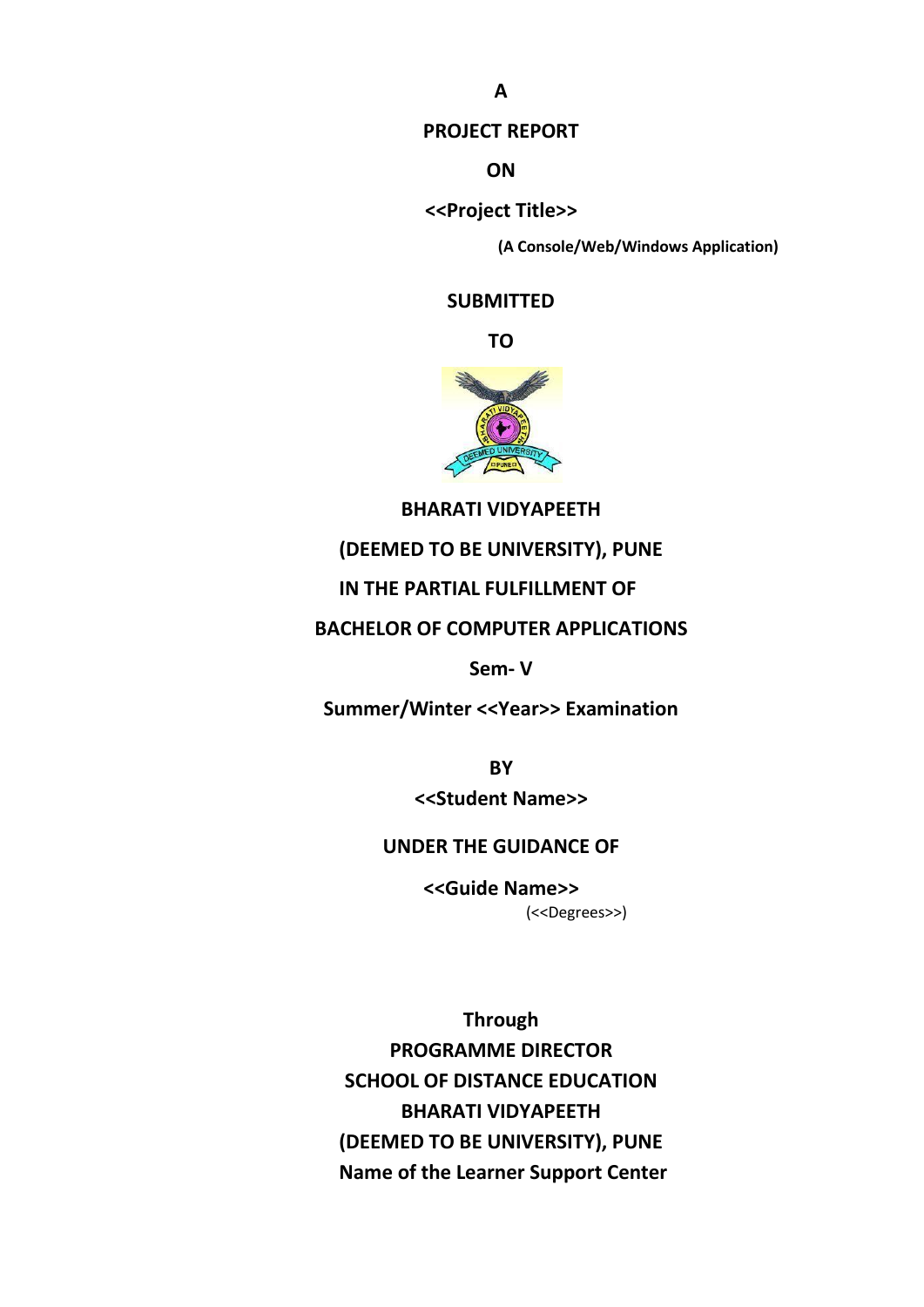## **BHARATI VIDYAPEETH (DEEMED TO BE UNIVERSITY), PUNE Name of the Learner Support Center**

# **SCHOOL OF DISTANCE EDUCATION C E R T I F I C A T E**

|                                                                            | This is to certify that |           |     |                                                       |                               | having | Exam     |
|----------------------------------------------------------------------------|-------------------------|-----------|-----|-------------------------------------------------------|-------------------------------|--------|----------|
| Seat No.                                                                   |                         |           |     | is bonafide student of this Institute studying in BCA |                               |        |          |
| SEM-V                                                                      | have                    | completed | the | project                                               | report                        |        | entitled |
| $\mathbf{u}$                                                               |                         |           |     |                                                       | " for the partial fulfillment |        |          |
| of the requirement of B.C.A. submitted to BHARATI VIDYAPEETH (DEEMED TO BE |                         |           |     |                                                       |                               |        |          |

UNIVERSITY), PUNE.

He / She have carried out the work satisfactory.

Place:

Date:

**Programme Director**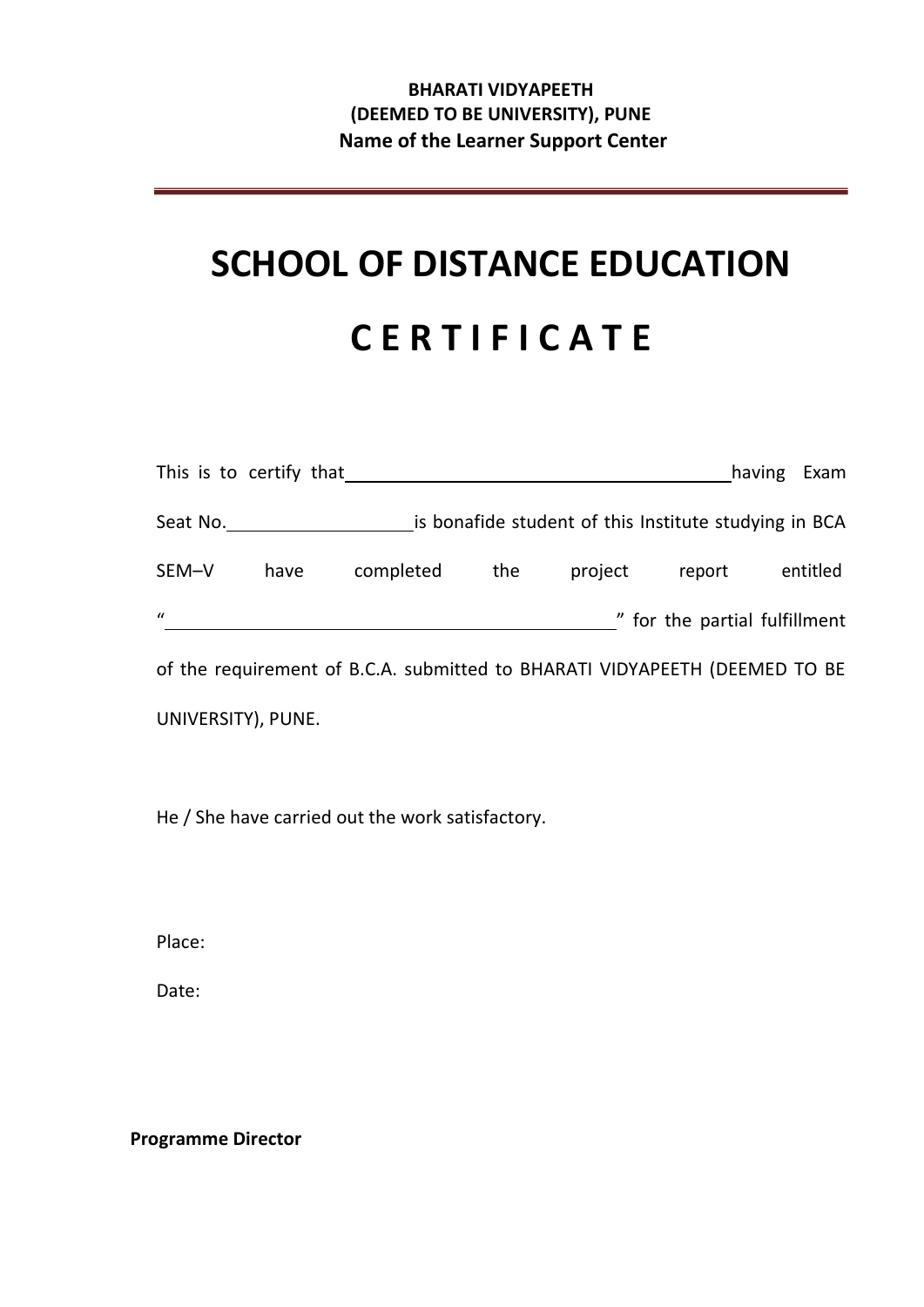## **BHARATI VIDYAPEETH (DEEMED TO BE UNIVERSITY), PUNE Name of the Learner Support Center**

# **SCHOOL OF DISTANCE EDUCATION C E R T I F I C A T E**

|              | This is to certify that |           |     |                                                       |                               | having<br>Exam |
|--------------|-------------------------|-----------|-----|-------------------------------------------------------|-------------------------------|----------------|
| Seat No.     |                         |           |     | is bonafide student of this Institute studying in BCA |                               |                |
| SEM-V        | have                    | completed | the | project                                               | report                        | entitled       |
| $\mathbf{u}$ |                         |           |     |                                                       | " for the partial fulfillment |                |

of the requirement of B.C.A. submitted to BHARATI VIDYAPEETH (DEEMED TO BE UNIVERSITY), PUNE.

He / She have carried out the work satisfactory.

Place:

Date:

**Academic Programme Coordinator**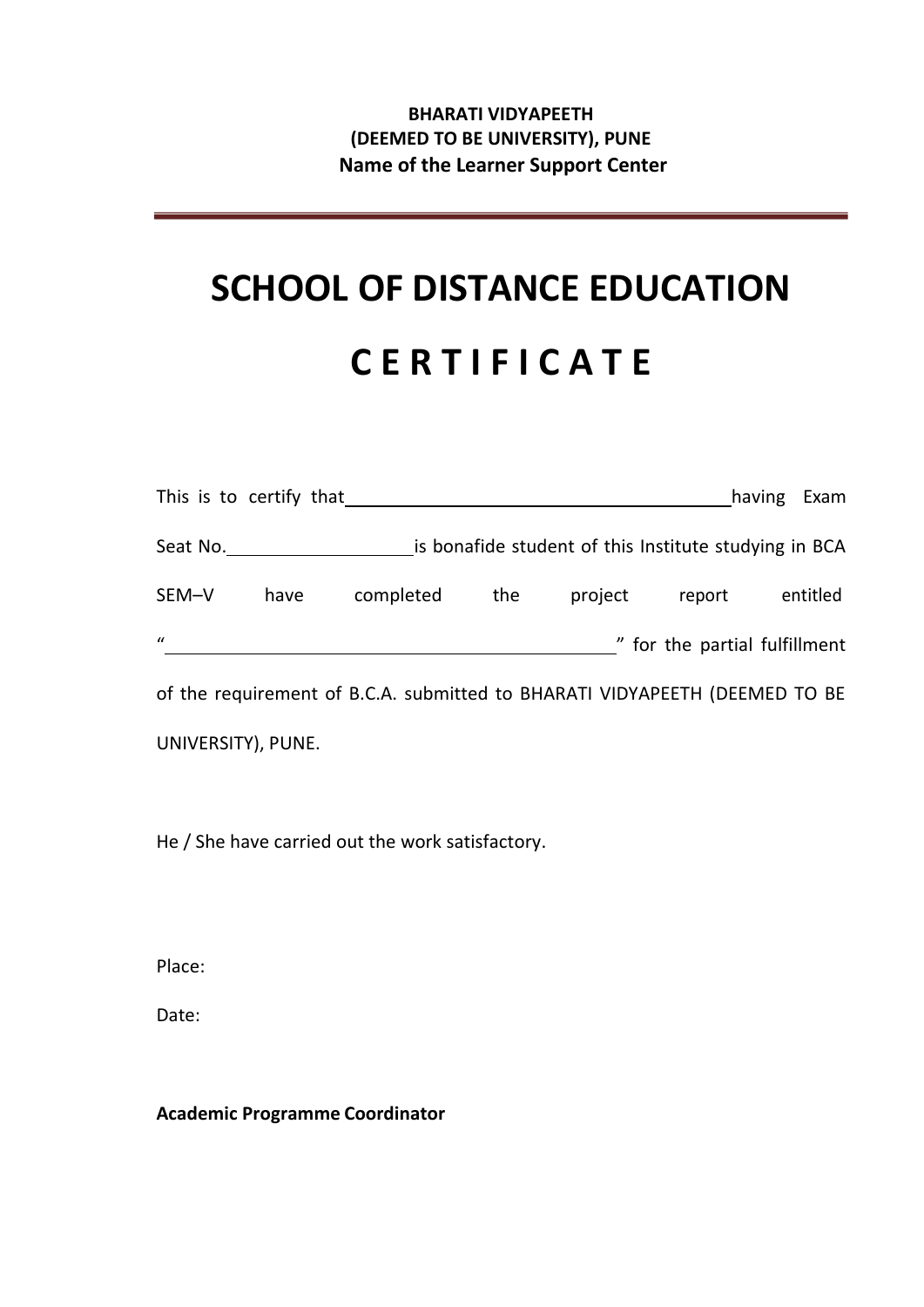## **BHARATI VIDYAPEETH (DEEMED TO BE UNIVERSITY), PUNE Name of the Learner Support Center**

# **SCHOOL OF DISTANCE EDUCATION C E R T I F I C A T E**

|              | This is to certify that |                                                                            |                                                       |         |                               | having | Exam     |
|--------------|-------------------------|----------------------------------------------------------------------------|-------------------------------------------------------|---------|-------------------------------|--------|----------|
| Seat No.     |                         |                                                                            | is bonafide student of this Institute studying in BCA |         |                               |        |          |
| SEM-V        | have                    | completed                                                                  | the                                                   | project | report                        |        | entitled |
| $\mathbf{u}$ |                         |                                                                            |                                                       |         | " for the partial fulfillment |        |          |
|              |                         | of the requirement of B.C.A. submitted to BHARATI VIDYAPEETH (DEEMED TO BE |                                                       |         |                               |        |          |

UNIVERSITY), PUNE.

He / She have carried out the work satisfactory.

Place: Solapur

Date:

**<<Guide Name>> Project Guide (Internal) External Examiner**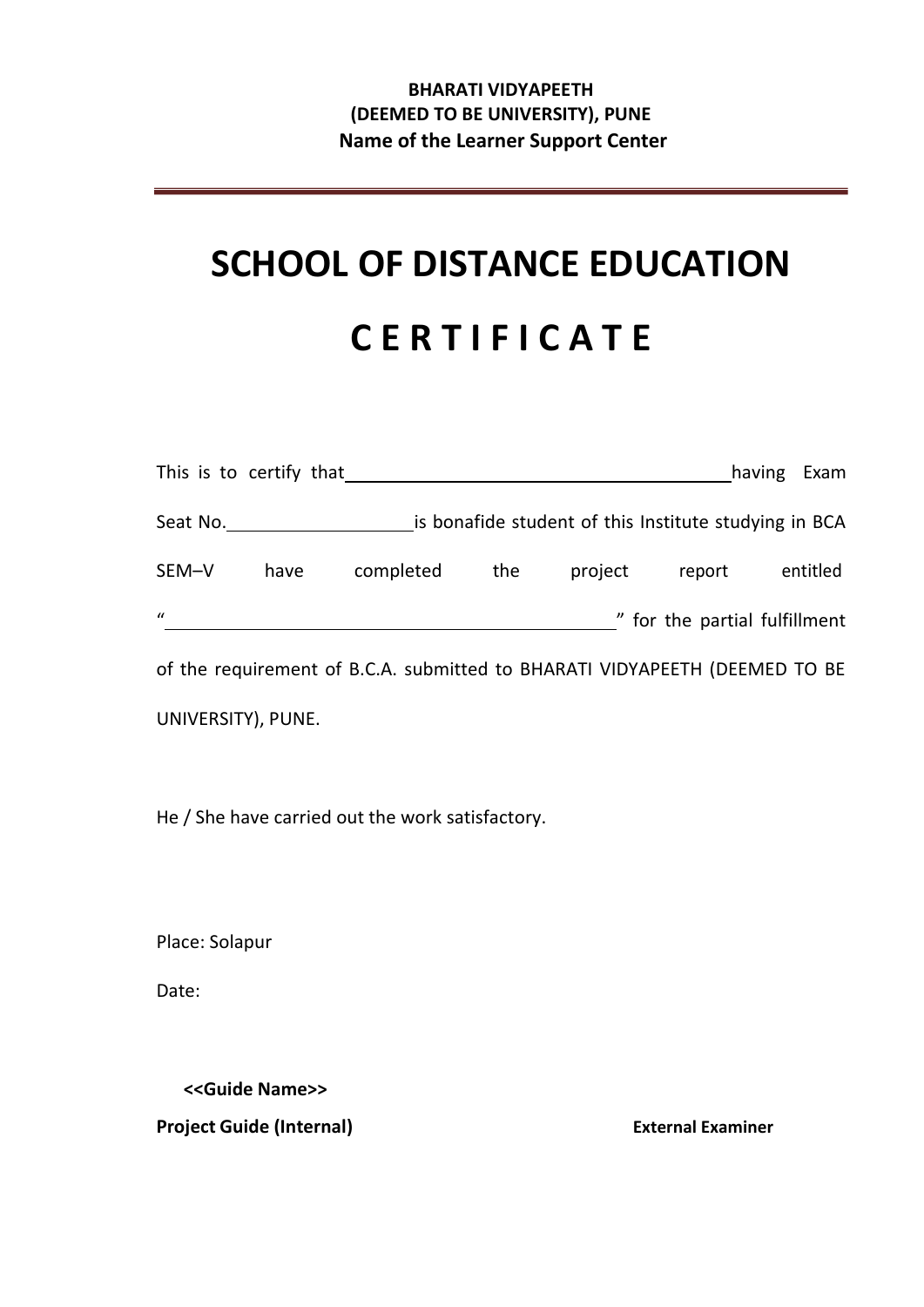# **D E C L A R A T I O N**

To, The Programme Director, School of Distance Education, Bharati Vidyapeeth (Deemed to be University),  **Name of the Learner Support Center**

Respected Sir,

I undersigned hereby declare that the project report entitled **"<<Project Title>>"** written and submitted under the guidance of **<<Guide Name>>,** it's my original work. The empirical findings in this project are based on the data collected by myself while preparing this project. I have not copied from any other project report.

I understood that, any such copying is liable to be punished in a way the University authorities may deem fit.

Place: Solapur Date:

<<Student Name & Sign>>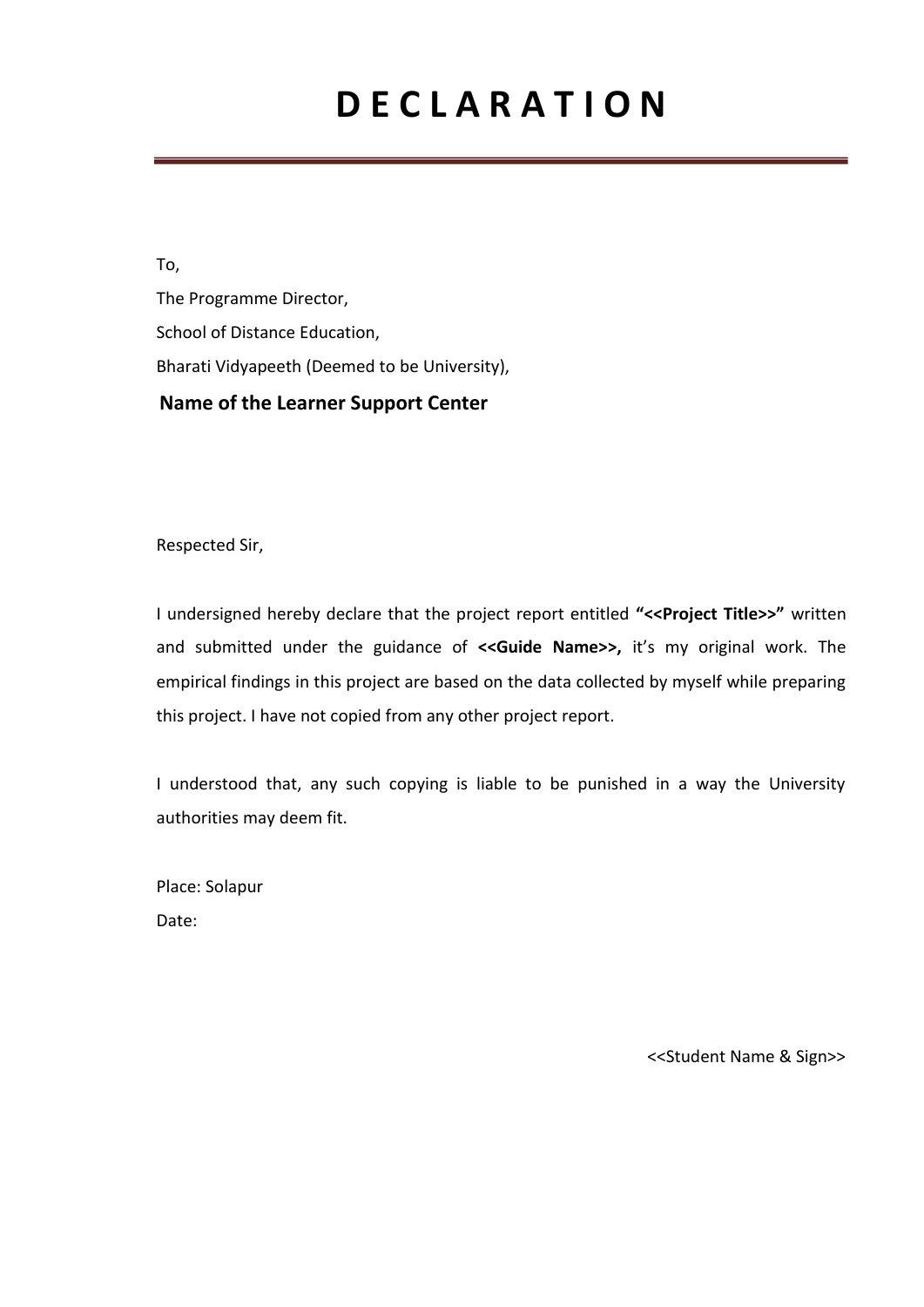# **I N D E X**

| 1.                                                                                                      |  |  |  |  |
|---------------------------------------------------------------------------------------------------------|--|--|--|--|
|                                                                                                         |  |  |  |  |
| 3.                                                                                                      |  |  |  |  |
| 4.                                                                                                      |  |  |  |  |
| 5. Feasibility Study                                                                                    |  |  |  |  |
|                                                                                                         |  |  |  |  |
|                                                                                                         |  |  |  |  |
| $\bullet$                                                                                               |  |  |  |  |
| 6.                                                                                                      |  |  |  |  |
| <b>Configuration Needed</b><br>7.                                                                       |  |  |  |  |
|                                                                                                         |  |  |  |  |
| $\bullet$                                                                                               |  |  |  |  |
| 8. Object Oriented Analysis                                                                             |  |  |  |  |
| <b>UML Diagrams</b>                                                                                     |  |  |  |  |
| $\overline{a}$<br>$\qquad \qquad \blacksquare$<br>$\qquad \qquad -$                                     |  |  |  |  |
|                                                                                                         |  |  |  |  |
| Schema Structure                                                                                        |  |  |  |  |
|                                                                                                         |  |  |  |  |
|                                                                                                         |  |  |  |  |
|                                                                                                         |  |  |  |  |
|                                                                                                         |  |  |  |  |
|                                                                                                         |  |  |  |  |
|                                                                                                         |  |  |  |  |
|                                                                                                         |  |  |  |  |
|                                                                                                         |  |  |  |  |
| Point No. 3, if required then only add, otherwise don't include. Its related to the work carried out in |  |  |  |  |

*any organization or for the organization*